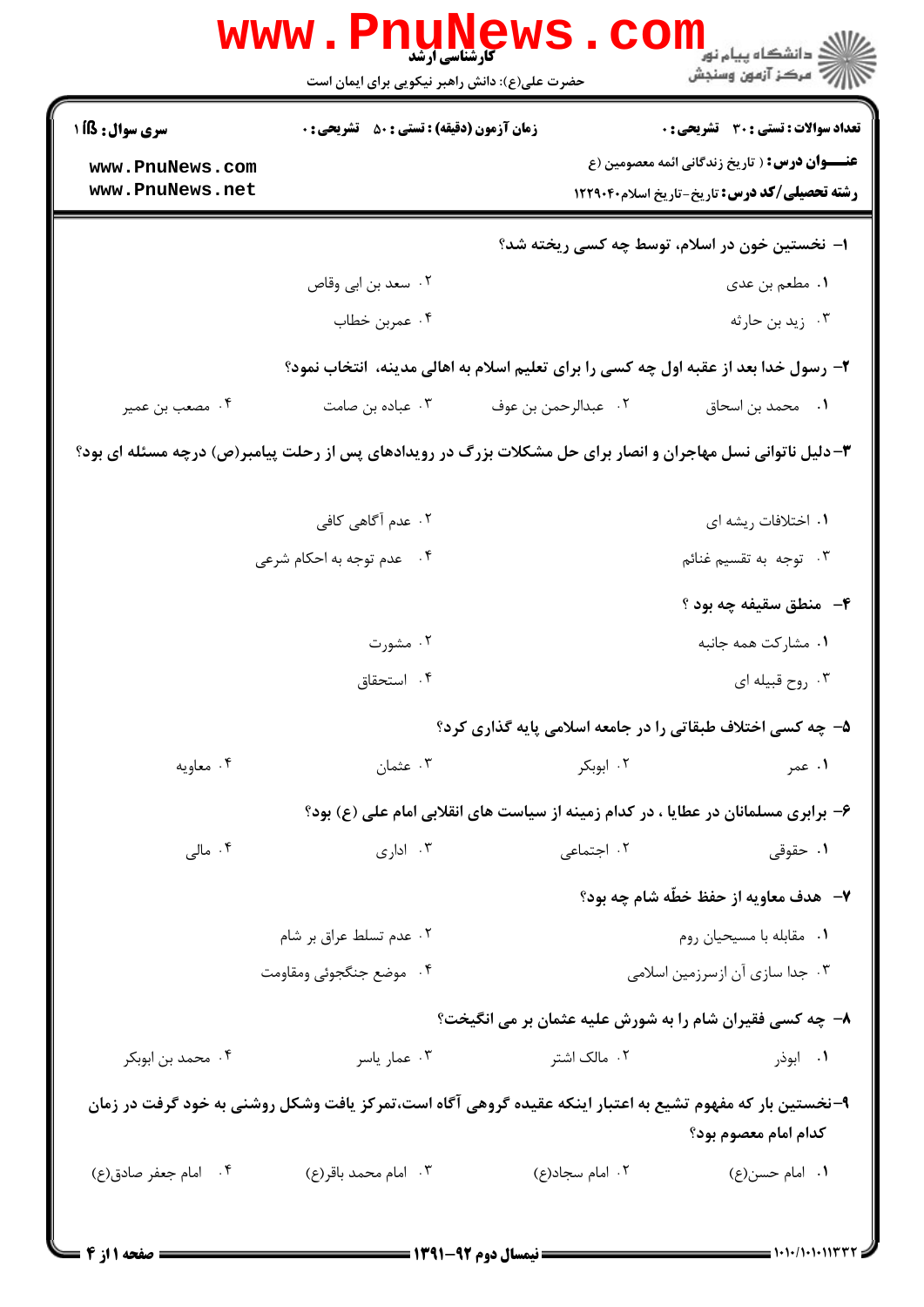|                                                                               | <b>WWW.FNUNGW</b><br><b>کارشناسی ارشد</b><br>حضرت علی(ع): دانش راهبر نیکویی برای ایمان است |                                                                                                                                                                                                                 | رانشگاه پیام نور<br>الله عرکز آزمون وسنجش                                                                   |
|-------------------------------------------------------------------------------|--------------------------------------------------------------------------------------------|-----------------------------------------------------------------------------------------------------------------------------------------------------------------------------------------------------------------|-------------------------------------------------------------------------------------------------------------|
| <b>زمان آزمون (دقیقه) : تستی : 50 ٪ تشریحی : 0</b><br><b>سری سوال : 1 6 ا</b> |                                                                                            |                                                                                                                                                                                                                 | <b>تعداد سوالات : تستی : 30 ٪ تشریحی : 0</b>                                                                |
| www.PnuNews.com<br>www.PnuNews.net                                            |                                                                                            |                                                                                                                                                                                                                 | <b>عنـــوان درس:</b> تاریخ زندگانی ائمه معصومین (ع )<br><b>رشته تحصیلی/کد درس:</b> تاریخ-تاریخ اسلام۱۲۲۹۰۴۰ |
|                                                                               |                                                                                            | ∙ا− ″ اگر مقدمه واجب اهم،متوقف بر حرام باشد، به دلیل حرمت مقدمه، نمی توان اجرای آن امر واجب را ترک کرد بلکه انجام<br>دادن واجب اهم،واجب است، ٌمفهوم كدام اصطلاح زير است؟                                        |                                                                                                             |
| ۴. تقیّه                                                                      | ۰۳ سهم اخيب                                                                                | ۲. تزاحم                                                                                                                                                                                                        | ۰۱ رضیحه                                                                                                    |
|                                                                               |                                                                                            | ١١−  چه تفاوت تاريخي بين امام علي(ع) با امام حسن(ع) وجود داشت؟                                                                                                                                                  |                                                                                                             |
|                                                                               | ۰۲ جایگاه تاریخی هر یک از آنان در ذهن مردم                                                 | ۰۱ دو رویی مردم نسبت به وقایع تاریخی در دوره دو امام                                                                                                                                                            |                                                                                                             |
| ۰۴ ایجاد شک وتردید به دو امام توسط کار گزاران معاویه                          |                                                                                            |                                                                                                                                                                                                                 | ۰۳ سیاست مداری هر یک از آنان در ارتباط با معاویه                                                            |
|                                                                               |                                                                                            | ۱۲– جمله ّمی ترسم نسل مسلمانان از روی زمین برداشته شود،پس بر آن شدم تا برای دین خبردهنده ای بماند ّ ازکدام امام                                                                                                 | (ع)است؟                                                                                                     |
| ۰۴ امام حسن(ع)                                                                | ۰۳ امام حسین(ع)                                                                            | ۰۲ امام صادق(ع)                                                                                                                                                                                                 | ۰۱ امام عسگری(ع)                                                                                            |
|                                                                               |                                                                                            | ۱۳– در دوره کدام امام ،مسلمانان با تجربه امام علی (ع) به عنوان نمونه اعلا ی حکومت عدل اسلامی به سر بردند و دریافتند<br>که پیروزی بنی امیه ، پیروزی اشرافیت جاهلی بوده که با رسول اکرم و یارانش دشمنی داشته اند؟ |                                                                                                             |
| ۰۴ امام محمد باقر(ع)                                                          | ۰۳ امام سجاد(ع)                                                                            | ۰۲ امام حسین(ع)                                                                                                                                                                                                 | ٠١. امام حسن(ع)                                                                                             |
|                                                                               |                                                                                            | ۱۴– اگر در جامعه اسلامی،انحراف(فرضی)خطری علیه اساس قاعده اسلامی محسوب شود وشامل معالم اسلامی و مشخص<br>اسلامی گردد در چنین شرایطی چه اتفاقی می افتد؟                                                            |                                                                                                             |
| ۰۲ برعهده جانشین معصوم است که مشکل را حل نماید.                               |                                                                                            | ٠١ بايد با هدايت و راهنمايي امام و كمك مردم،مشكل شود.                                                                                                                                                           |                                                                                                             |
|                                                                               | ۰۴ امر جنگ تحقق می یابد.                                                                   |                                                                                                                                                                                                                 | ۰۳ مفهوم جهاد تحقق می یابد.                                                                                 |
|                                                                               |                                                                                            |                                                                                                                                                                                                                 | ۱۵–۔سیاست بنی امیه در سطح نظری چه بود؟                                                                      |
|                                                                               | ۰۲ زنده کردن اختلافات قبیله ای                                                             |                                                                                                                                                                                                                 | ٠١ از يبن بردن روحيه شهادت                                                                                  |
|                                                                               | ۰۴ تحریک احساسات مذهبی                                                                     |                                                                                                                                                                                                                 | ۰۳ وارونه جلوه دادن ايدئولوژي اسلامي                                                                        |
|                                                                               |                                                                                            | ۱۶– جمله "دلهاشان باتوست و شمشیرهاشان برتو" خطاب به امام حسین(ع)، از چه کسی است؟                                                                                                                                |                                                                                                             |
| ۰۴ فرزدق تمیمی                                                                | ۰۳ مسلم بن عقيل                                                                            | ۰۲ حبيب بن مظاهر                                                                                                                                                                                                | ٠١ كميت اسدى                                                                                                |
|                                                                               |                                                                                            |                                                                                                                                                                                                                 | ۱۷−   کدام گزینه از نتایج انقلاب امام حسین(ع) است؟                                                          |
|                                                                               | ۰۲ پیروزی سیاسی                                                                            |                                                                                                                                                                                                                 | ۰۱ اخلاق جدید                                                                                               |
|                                                                               | ۰۴ از بین رفتن روح مبارزه جوئی                                                             |                                                                                                                                                                                                                 | ٠٣ ازبين رفتن اختلافات طبقاتي                                                                               |
|                                                                               |                                                                                            |                                                                                                                                                                                                                 |                                                                                                             |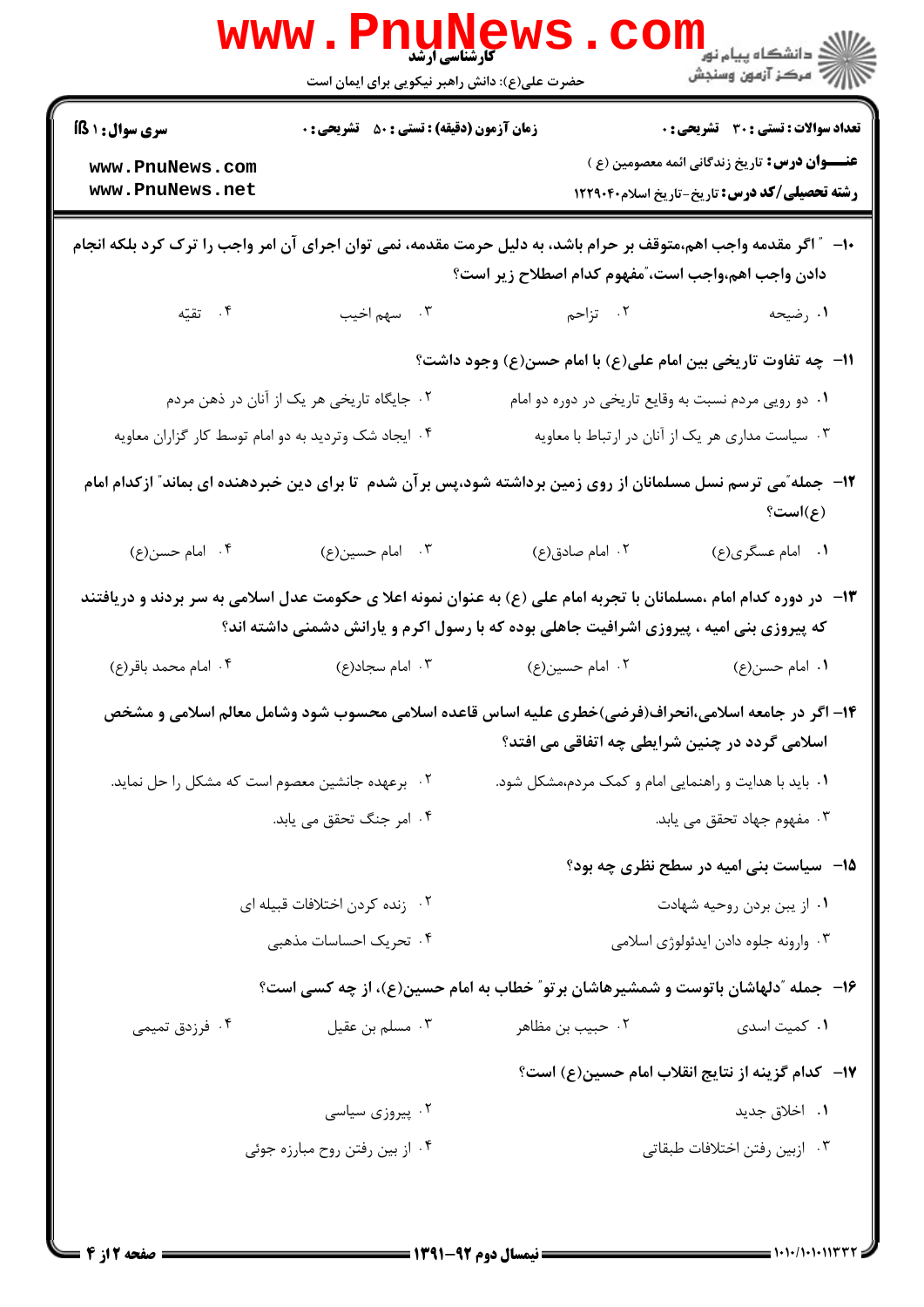|                                    | <b>www.Pnune</b><br><b>کارشناسی ارشد</b><br>حضرت علی(ع): دانش راهبر نیکویی برای ایمان است                              |                     | ر دانشڪاه پيام نور <mark>−</mark><br>ا∛ مرکز آزمون وسنڊش                                                   |
|------------------------------------|------------------------------------------------------------------------------------------------------------------------|---------------------|------------------------------------------------------------------------------------------------------------|
| سری سوال : ۱ S)                    | <b>زمان آزمون (دقیقه) : تستی : 50 ٪ تشریحی : 0</b>                                                                     |                     | تعداد سوالات : تستي : 30 ٪ تشريحي : 0                                                                      |
| www.PnuNews.com<br>www.PnuNews.net |                                                                                                                        |                     | <b>عنـــوان درس:</b> تاریخ زندگانی ائمه معصومین (ع )<br><b>رشته تحصیلی/کد درس:</b> تاریخ-تاریخ اسلام۲۲۹۰۴۰ |
|                                    |                                                                                                                        |                     | 1۸– هدف از انقلاب مدينه چه بود؟                                                                            |
|                                    | ۰۲ انتقام از قاتلان امام حسین(ع)                                                                                       |                     | ۰۱ خونخواهي امام حسين(ع)                                                                                   |
|                                    | ۰۴ رسوا کردن چهره واقعی بنی امیه                                                                                       |                     | ۰۳ علیه حکومت ستمکار بنی امیه                                                                              |
|                                    | ۱۹- در زمان امام موسی کاظم(ع) ،چه کسی از یاران امام به دستور ایشان وزیر هارون الرشید شد؟                               |                     |                                                                                                            |
|                                    | ۰۲ حسین بن روح نوبختی                                                                                                  |                     | ٠١. عبد الله بن يحيى بن خاقان                                                                              |
|                                    | ۰۴ علی بن یقطین                                                                                                        |                     | ۰۳ فضل بن ربيع                                                                                             |
|                                    | +۲- شعار ″همانا دین خدا با عقول سنجیده نمی شود″،از کدام پیشوای معصوم برضد اهل رأی بود؟                                 |                     |                                                                                                            |
| ۰۴ امام هادی(ع)                    | ۰۳ امام رضا(ع)                                                                                                         | ۰۲ امام جعفرصادق(ع) | ۰۱ امام محمدباقر(ع)                                                                                        |
|                                    | <b>۲۱</b> -  ابوالفرج اصفهانی در کدام اثر خود به شرح متوقف ساختن فعالیت حرکت امام جعفر صادق(ع) از سوی حکومت می پردازد؟ |                     |                                                                                                            |
| ۰۴ اخبارالدول                      | ٠٣ مقاتل الطالبين                                                                                                      | ٢. جنبش های سرّی    | ٠١ تاريخ عرب                                                                                               |
|                                    |                                                                                                                        |                     | ۲۲- امام جعفر صادق(ع) کدام شهر را مرکز بزرگترین آموزشگاه اسلامی قرار داد؟                                  |
| ۰۴ شام                             | ۰۳ دمشق                                                                                                                | ۰۲ يثرب             | ۰۱ مکه                                                                                                     |
|                                    | ۲۳–٪ پس از شکست کدام جنبش ،امام جعفر صادق(ع)را اندوه فراوان گرفت ومردم رامسؤل کوتاهی در برابرآن قیام دانست؟            |                     |                                                                                                            |
|                                    | ۰۲ قیام مختار                                                                                                          |                     | ٠١ قيام توابين                                                                                             |
|                                    | ۰۴ جنبش يحيى                                                                                                           |                     | ۰۳ جنبش بنی الحسن                                                                                          |
|                                    |                                                                                                                        |                     | ۲۴– فعالیت های پنهانی امام کاظم(ع) به چه صورتی بود؟                                                        |
|                                    | ۰۲ رهبری قیام های مسلحانه                                                                                              |                     | ۰۱ مقاومت منفی                                                                                             |
|                                    | ۰۴ رفع شُبهات الحادي                                                                                                   |                     | ۰۳ درمان نادانی امت                                                                                        |
|                                    | ۲۵– از مهمترین و خطرناک ترین شورشهای علوی که عباسیان در زمان مامون با آن روبرو شدند ،کدام موردمی باشد؟                 |                     |                                                                                                            |
|                                    | ٠٢ محمدبن ابراهيم الحسين                                                                                               |                     | ٠١. حسين بن حسن افطس                                                                                       |
|                                    | ۰۴ علی بن سعید                                                                                                         |                     | ۰۳ زید بن موسی                                                                                             |
|                                    |                                                                                                                        |                     | ۲۶– امام جواد(ع) همزمان با دوره کدام خلیفه عباسی بود؟                                                      |
| ۰۴ منصور                           | ۰۳ متوکل                                                                                                               | ۰۲ معتضد            | ۱. معتصم                                                                                                   |
|                                    |                                                                                                                        |                     |                                                                                                            |